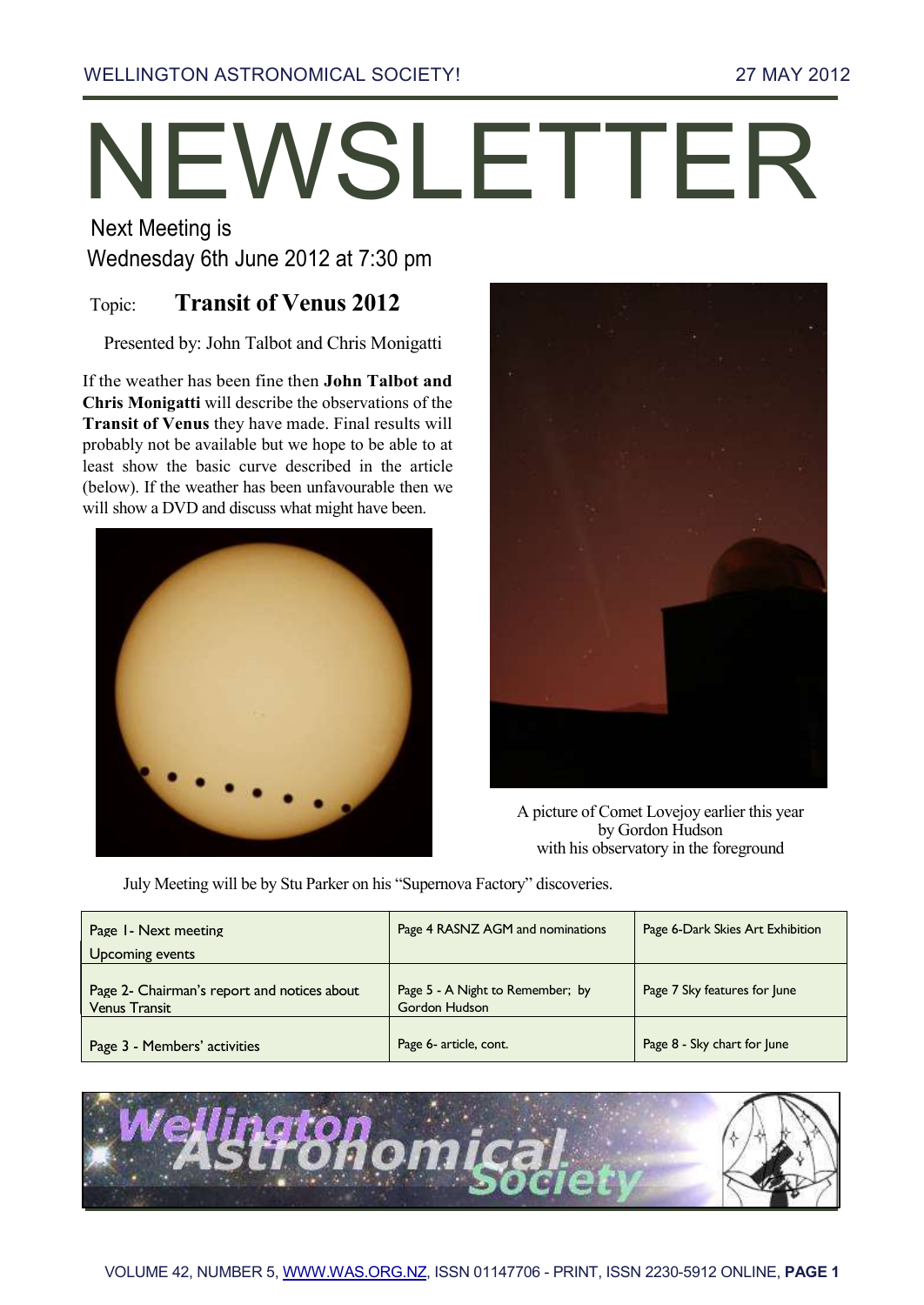### **Chairman's Report for June 2012**

### **The last meeting on Wednesday May 2nd**

**First we had Luca Quaglia** who described the Huddle method of observing the Transit of Venus in which a series of pictures is taken of the Sun over as long a period as possible and then the distance from Venus to the centre of the Sun is measured. The square of the distance is then plotted against time and a least squares fit curve is plotted to the data. The minimum distance is calculated from the equation of the curve and the distance and time are noted. A second set of observations at a different latitude then allows the parallax angle to be calculated. This method is easy to implement and avoids the uncertainties of timing ingress and egress caused by the black drop effect.

**John Talbot** brought the simple Sun Funnel (see last newsletter) and **Gordon Hudson** brought one made from a "Trainer Cone" from a sports shop. Each cost less than \$20 for materials and took little time to assemble.

**The second speaker was Gordon Hudson.** He described how to collimate a telescope using a small low power laser in a fitting that is inserted into the eyepiece tube and another that shines a bright diffuse light into the eye piece tube. In each case there are a number of adjustments that may be needed to correctly align your optical path. All instruments can get slightly out of optimum adjustment over time and Gordon had several simple tips on what to look for.

### **Transit of Venus on 6th June 2012**

**Wellington Astronomical Society (WAS)** will holding a public observation of this rare event in Wellington Civic Square near the Pyramid on top of Capital E. (Weather permitting !) WAS members will be observing from about 10:00 am to about 02:30 pm.

We will be using a Sun Funnel mounted on a 140 mm Mead reflector which has been stopped down with a front aperture disk to about 32mm. This enables us to safely let several people at once see the progress of Venus across the face of the Sun.

We will take pictures with a cheap, hand held, point and shoot, digital camera that also records the time as part of the JPG image. We will try to take pictures at about 10 to 15 minute intervals from 1st contact to 4th contact. The whole image of the Sun must be in the photo but for best results we need to have at least a few photos on each side of the central point which is at about 01:30 pm.

The exact interval is not important as long as the relative time of the shots stay accurate so don't change cam-eras or batteries during the exercise. The angle of the Sun is also not important. No de-rotation is required. For slightly improved absolute accuracy we will take a picture of a PC "Adjust Time and Date" screen just after it has had it clock synchronised, with the msltime.irl.cri.nz Internet Time Server, before and after the event. This should allow us to get within about 2 seconds of Absolute UTC time. Later we will download the pictures to a PC with Excel or Open Office on it and MS Paint or similar tool that reports pixel co-ordinates of the cursor. The time can be obtained by looking at the picture in a camera software package, or by using Windows Explorer or similar and right click the image file and look for the Modified date which in Windows displays time to the second. We will apply any offset adjustment from the Time calibration above. Then for each picture we will use Paint (or similar) to note the X,Y co-ordinates of the extreme edges of the Sun, Left, Top, Right, Bottom and fill in data in an Excel workbook. When all the date has been entered we should have a roughly parabolic graph of Distance from Venus to the centre of the Sun. When all the data points have been entered we use the Solver Add-in to find least sum of squares fit quadratic. The quadratic equation will then enable us to solve for minimum distance in arc seconds of Venus from centre of the Sun. We hope to be able to present some preliminary results at the WAS meeting at Carter Observatory at 7:30pm that night.

Enquiries to: John Talbot Mailto:john.talbot@xtra.co.nz

## **Thomas Cooke Telescope Duty at Carter**

May was well covered and we only need one more volunteer for June and 4 for July, so please put your hand up to do a shift one Saturday evening. A list of dates will be at the next meeting so please come and sign on.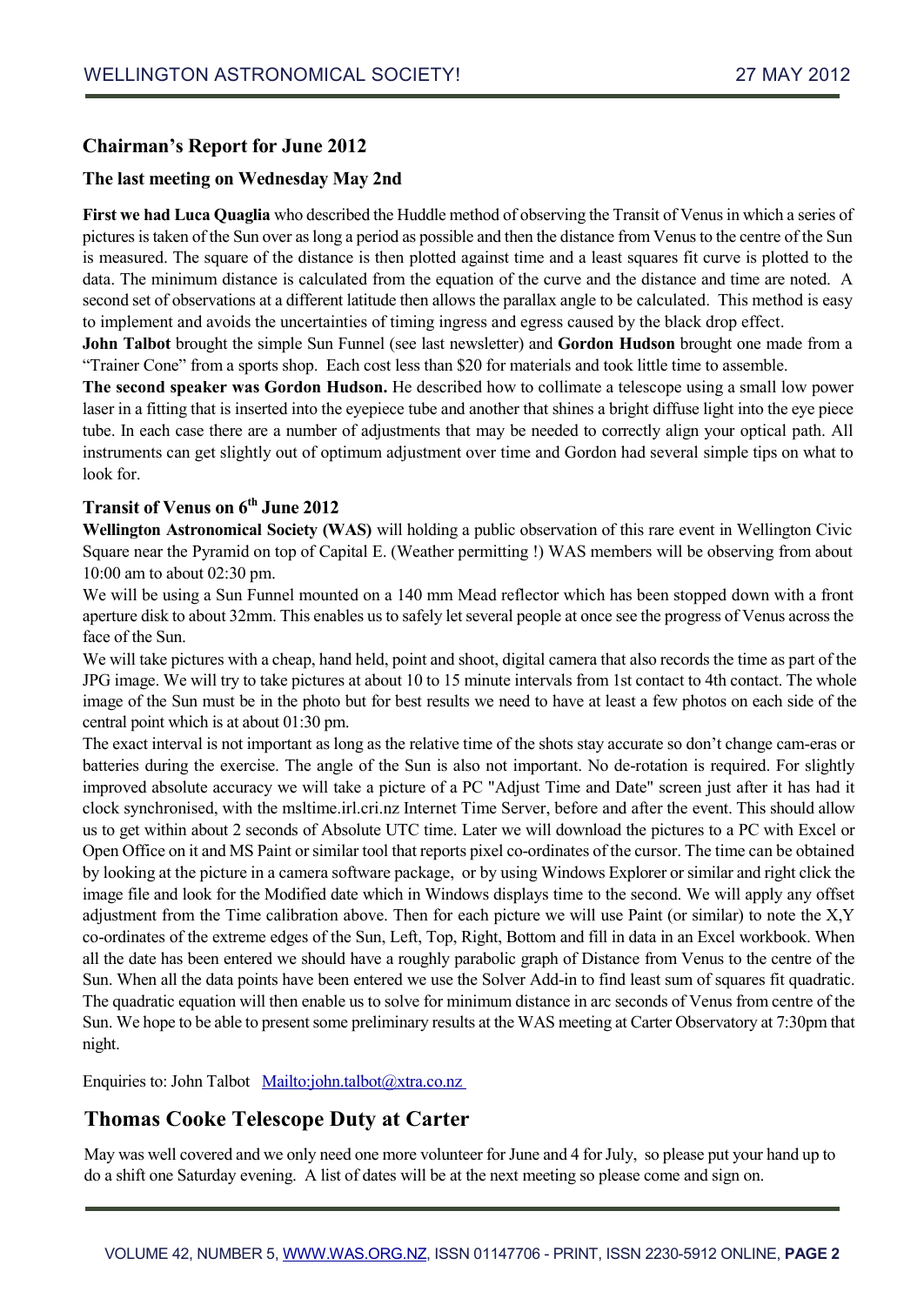### **WAS member off to Space?**

### By Chris Monigatti

### As near as he can manage!

Connor Hale, a Yr 12 student member of WAS from Tawa College is going to attend the International Space Camp in Huntsville, Alabama, USA. Each year the Royal Society of New Zealand invite students to apply for scholarships to attend this prestigious event. In 2012, 4 students have been selected, (3 from greater Wellington, and one from Auckland). In Huntsville, the students experience aspects of Astronaut training and Mission planning, activities that Connor will be well suited for as he has already had some flying training. He is also studying Photography at college (and Astrophotography on observing nights)

So we will hopefully be able to publish some images from the trip in the September Newsletter. Longer term members may remember that in 2008 another WAS member / Tawa College student, Patrick Sharp, gave a short presentation after his scholarship to Space Camp. We look for-ward to hearing of Connor's experiences.

### **RASNZ Conference June 15-17**

The Annual RASNZ Conference is now less than three weeks away. The programme has come together, and we think there will be something there to interest everyone.

Don't forget our Guest Speakers - Clive Ruggles and Wayne Orchiston. And also, Ed Budding will give the Fellows Lecture on the Friday night following the opening. We look forward to what everyone delivers in their papers. (See more next page)

### **WAS Research Astronomy Group;**

**Occultation Reports** There were 5 positive asteroidal occultation events reported for Australia and New Zealand in April. All of these were from amateur astronomers.

**Occultation predictions for the Wellington area are published on our web site at** [http://was.org.nz/01Occs.html](http://was.org.nz/01occs.html) or look at the RASNZ Occultation Section web site at [http://occsec.wellington.net.nz](http://occsec.wellington.net.nz/) for both predictions and results from the Australia/New Zealand region.

**Variable Stars**. We have also been working through a series of tutorials by Murray Forbes on processing images with IRIS -photometry soft ware in order to get accurate star magnitudes from CCD or Digital Camera images. We hope to have these put into a single document that can serve as an introduction for variable star observations. Remember visual observing of variable with naked eye or binoculars can also be valuable and a good introduction to the activity.

We would welcome other observers to these meetings including those who would like to introduce us to their favourite astronomical research topics. This is also a good place to come to ask questions about your telescope or equipment. Remember there are no stupid questions just stupid answers.

Council Members of the WAS council for 2010-11elected at recent AGM; **Executive:** President; John Talbot [john.talbot@xtra.co.nz](mailto:john.talbot@xtra.co.nz) Vice President; Gordon Hudson [gordon@kpo.org.nz](mailto:gordon@kpo.org.nz) Secretary; Chris Monigatt[i chrismon@xtra.co.nz](mailto:chrismon@xtra.co.nz) Treasurer; Lesley Hughes [hpwas@hugpar.gen.nz](mailto:hpwas@hugpar.gen.nz) Curator of Instruments; Gordon Hudson Website; John Homes Telescope Custodian; Chris Monigatti General Council Members- Frank Andrews, Roger Butland, Aline Homes, John Homes and Bill Parkin,. Newsletter Editor; Vicki Irons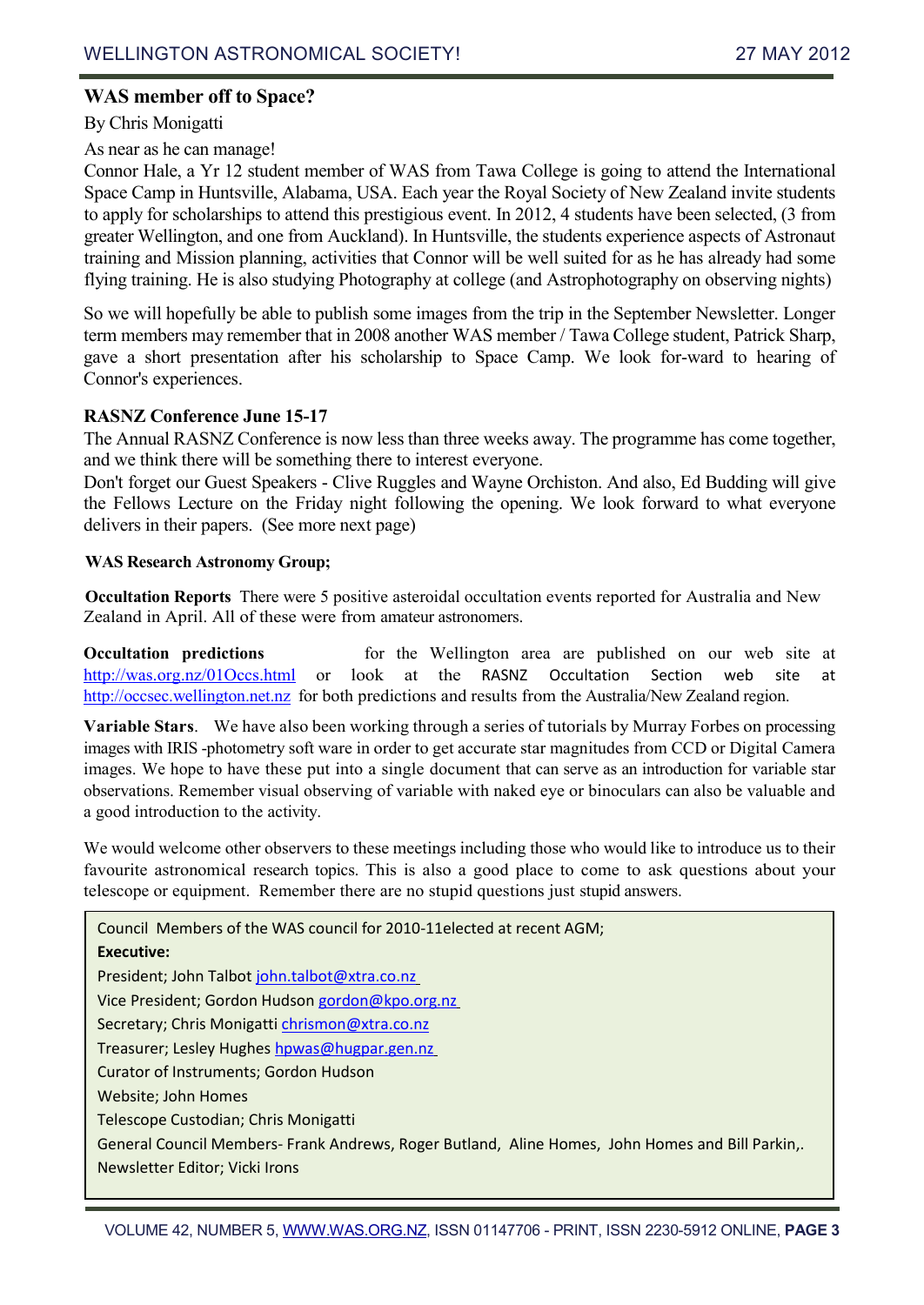### **ROYAL ASTRONOMICAL SOCIETY OF NEW ZEALAND**

### **89th Annual General Meeting 16 June 2012**

Carterton Event Centre, at approximately 4:00pm.

### **Agenda;** Apologies.

Respect for Deceased Members; Greetings to Absent Members.

Minutes of the 88th AGM held in Napier; Matters arising from the Minutes.

Annual report of council for 2011; Annual accounts for 2011 Election of Officers

and Council for 2012 to 2014; Nominations received:

**Vice President**<br> **Secretary CONFIDE ROLY O'Keeffe** 

**Predict Gordon Hudson**<br> **Primid Council Steve Butler Steve Butler**<br> **Council Bob Evans** Brian Loader Steve Butler Karen Pollard John Hearnshaw Orlon Petterson

**Secretary** Rory O'Keeffe Brian Loader Pauline Loader **Treasurer** Simon Lowther Rory O'Keeffe Glen Rowe Steve Butler Fauline Loader<br>
Rory O'Keeffe Fallen Rowe<br>
Karen Pollard Fannsha Antony Gomez **Rory O'Keeffe** Glen Rowe Orlon Petterson Karén Pollard Musikal Dohn Hearnshaw

**Position Nominee Proposed by Seconded by**

**Fellows' Councillor** 

The current President remains on Council as Senior Vice President.

After the conclusion of the RASNZ conference in Carterton the Beatrice Hill Tinsley Lecture will be held."**This public lecture is part of the inaugural series of Beatrice Hill Tinsley Lectures presented by the Royal Astronomical Society of New Zealand"**  Ancient Astronomies - Ancient Worlds

 $\_$  , and the set of the set of the set of the set of the set of the set of the set of the set of the set of the set of the set of the set of the set of the set of the set of the set of the set of the set of the set of th

by CLIVE RUGGLES

We know a good deal about ancient astronomical knowledge and practices in places such as ancient China and Babylonia from the evidence contained in their recorded history, but people all over the world strived to make sense of what they saw in the sky long before the written record existed. What can we ever know of this?

Many people have suggested that Stonehenge and many other prehistoric constructions around the world provide proof of sophisticated sky knowledge that existed as far back in the Stone Age. If that is so, how did our distant ancestors acquire it and how did they use it?

In the absence of written evidence, we must find indications in the evidence available to the archaeologist: things such as man-made objects, human debris, and the layout of monuments and buildings. There are also valuable clues in beliefs and practices that have survived among indigenous peoples right through to modern times. Trying to make sense of this type of evidence is the business of the fields of study that have become known as archaeoastronomy and ethnoastronomy.

As Clive will show, some of the world's most iconic ancient monuments provide tantalising glimpses of long lost beliefs and practices relating to the sky, although they often have to be interpreted with considerable caution. Taking in examples from many different parts of the world, including his own ongoing field projects in Europe, Peru and Hawaii, Clive will use these insights to build up a broad picture of the diverse ways in which ancient peoples perceived and understood the world—the cosmos—within which they dwelt.

CLIVE RUGGLES is Emeritus Professor of Archaeoastronomy at the University of Leicester, UK. His is apparently the first University Chair in this subject to be created in the world. Archaeoastronomy is the study of beliefs and practices related to the sky in the past, and Clive trained as an astro-physicist before switching fields and becoming an archaeologist. He is a leading figure in a joint initiative by UNESCO and the International Astronomical Union to promote, preserve, and protect the world's most important astronomical heritage sites.

**More details on RASNZ web site at<http://www.rasnz.org.nz/>**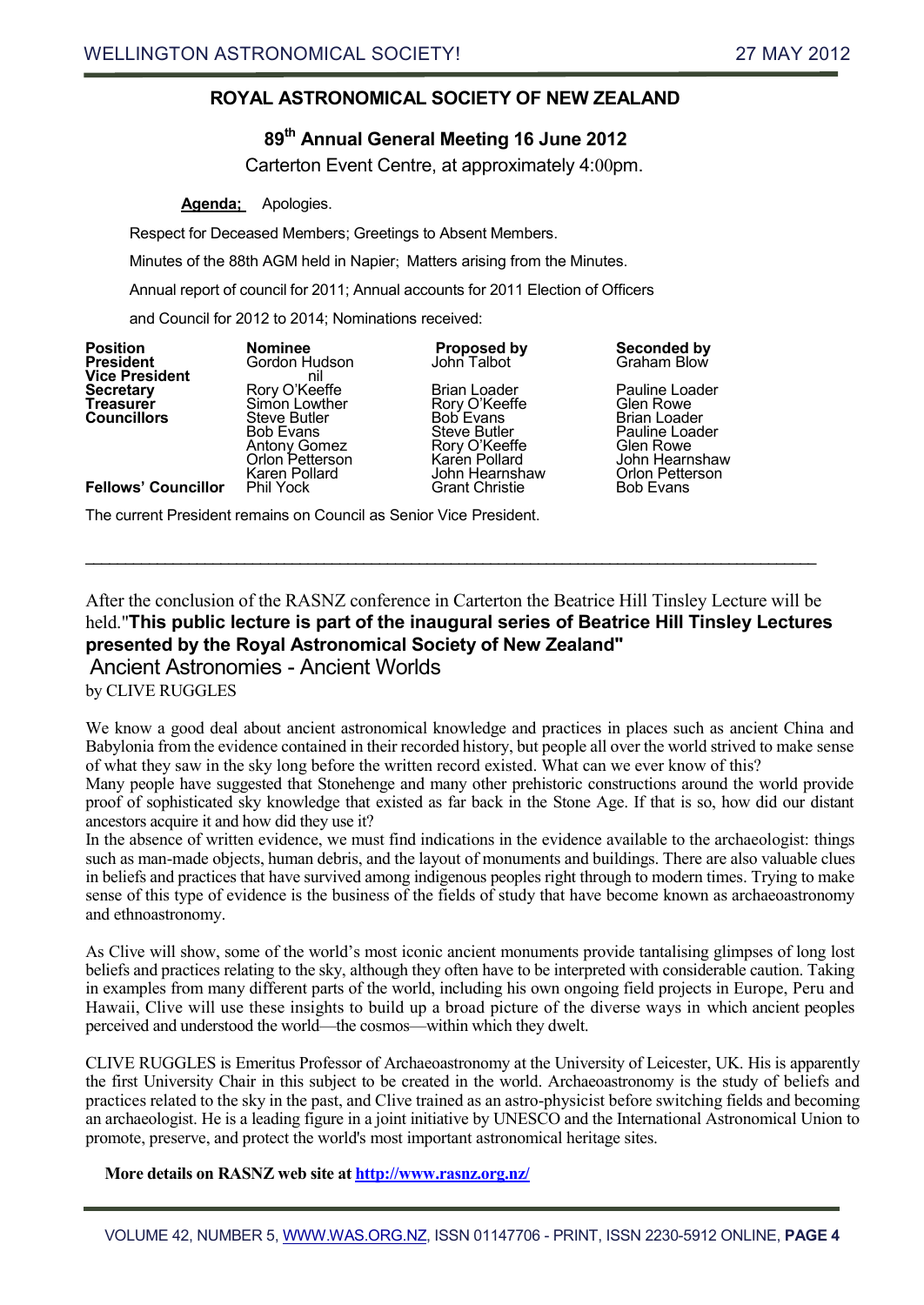### **A Night to Remember -or maybe to Forget!**

### by Gordon Hudson

On Saturday April 14 at 10am I drove to Upper Hutt to pick up the late Jack O'Kane's telescope. I'd had a call from Graham Blow to say that Jack's widow was donating his telescope to the WAS and could I pick it up. I thought that I remembered the size of this telescope but when I saw it, it was much bigger than I remembered. I was expecting a 6" Newtonian on a small equatorial mount, but it was an 8" f8 Newtonian on a substantial German equatorial mount.

Fortunately I went to pick it up in my van so there would be no trouble with it fitting in but the problem was how to pick it up to get it in. It was very heavy. I removed the telescope from the mount and then removed the mount from its trolley. I struggled to lift the mount into the van but managed in the end. When I got it home I reassembled it and rang John Talbot who said he was quite keen to see the mount and maybe he could use it. The telescope itself has been dismantled and will be made into a Dobsonian.

The sky was clear and looked like staying that way so I arranged to pick up Murray Forbes to come to my place and observe a couple of variable stars together. I was to pick up Murray at 7pm. Before I left home at 6.30pm I had earlier at 5.30pm turned the cooling on for the ST7 camera so that it had plenty of time to cool down. At 6.15pm I went out to the observatory to take some twilight flats for the evenings viewing as I wanted to compare these with my newly acquired electro-luminescent screen which was to replace trying to do twilight flats. At 6.30pm I drove to pickup Murray and arrived back home at 7.30pm (Murray lives 25km away from me).

First of all Murray set up the sequence for exposing the flats, darks & bios. Then we started exposing flats using the electro-luminescent screen. The original light from this screen was far too bright and therefore had to be dimmed. Unfortunately you could not dim it electronically you have

to do this by placing sheets of paper in front of the light until you get an acceptable amount of light. Two sheets of paper did the job.

The screen is attached to the dome and when you swing the telescope so that it lines up with the screen it has the screen about 100mm away from the front of the telescope. You do not want any stray light around when doing these flats as it could affect the result. The darks are taken with the cover over the front of the telescope so this part is easy and the exposures are the same as you do for the flats, between 3 and 5 sec on my system. After sorting out the flats and darks etc it was time to find the star field and then the star. My system is fully Go To and should make finding the star quite easy. That is providing the computer that is running the telescope has the exact time running, otherwise it will not point to the exact coordinates.

But no! it is not that straight forward, are you looking at the right star? The coordinates say you are looking at the right place, but is it? You need some sort of reference so that you can check which star field and star you are looking for. Fortunately, Murray had a printed star chart of the field so we could identify the field and then the star.

Focusing the ST7 camera is quite tricky as you have to keep taking images and checking to see if they are in focus in keep doing this until you have it right. We were going to observe not using the filters so it was unfiltered images we were taking. We thought we were on to the star and so we started to expose using the sequence that Murray had set up. The sky was still clear and we finished our exposing of what we thought was the correct star.

Murray downloaded the night's work onto a memory stick, to work on at a later date.

By this time it was 11pm so we closed up the observatory and I drove Murray home by 11.30pm so it was midnight by the time I got back home. But for me, the nights viewing was just half-way, there were several hours to go before I would get to go to bed. We discovered the next day that the computer clock was not correct.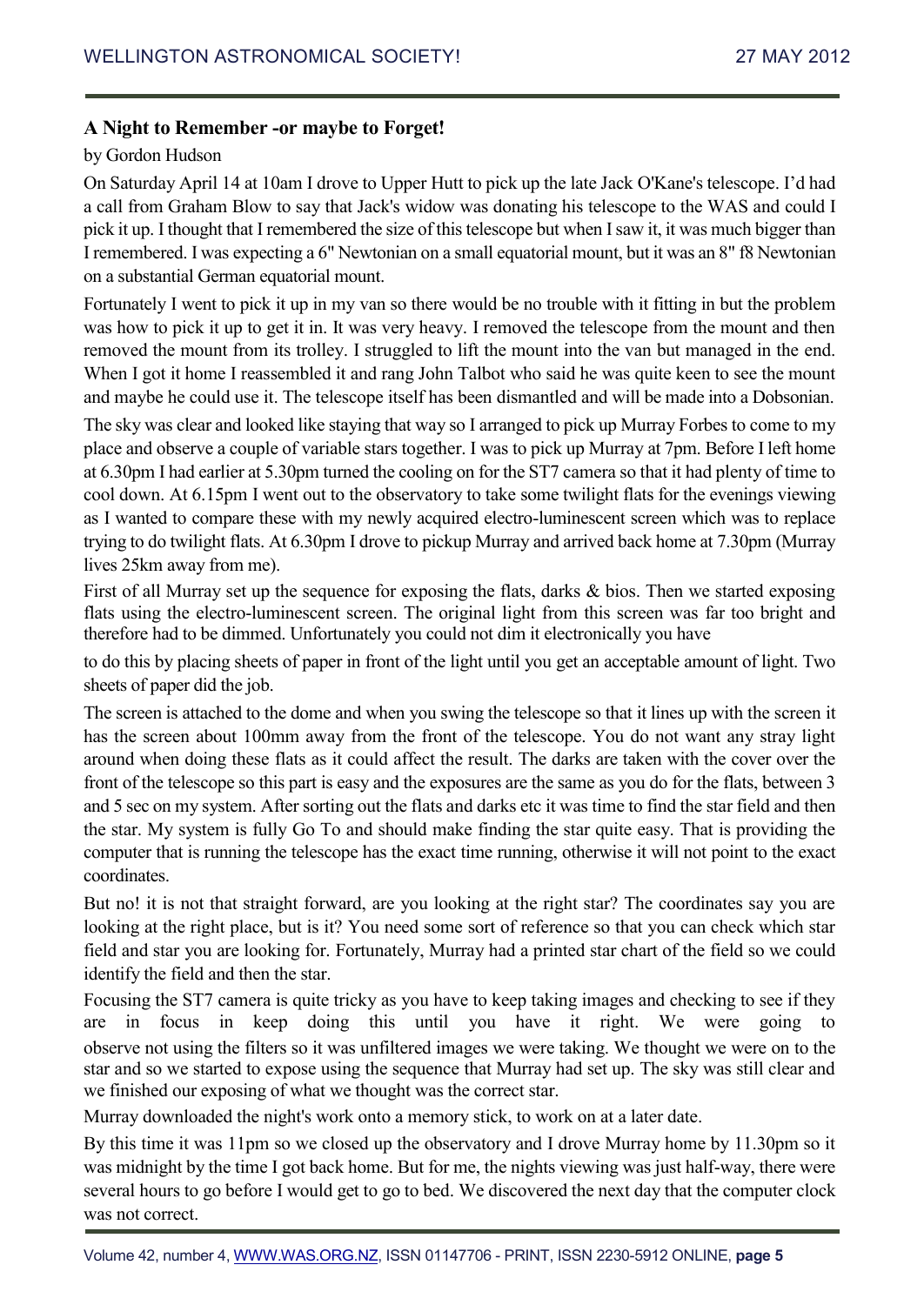Murray informed me that the electro-luminescent flats we had taken would be alright. As to the results of the actual observing the variable star; it looks as though we were not looking at the right star. *We were close but not close enough!* 

This was good timing as I was scheduled to meet Graham blow at Carter Observatory at 2pm as we were to use Carters Observatories 16" Boller & Chivens telescope to record a Minor Planet event (13.1 mag star and Asteroid Leda 14.1 mag) at 4.40am. I left home at 1.30pm after a late supper and met Graham at 2pm at Carter. We spent the next 2 hours setting up Graham's equipment which seems to have wires running in all directions.

Finding the field was easy -the hard part is finding the star. The Boller & Chivens uses the old setting circles. These circles are quite accurate on this telescope providing the telescope has been set up on a bright star first so that you can check your coordinates. We used Antares, however you cannot rely on this and you have to check to make sure it is the same as the printouts of the star field that you have. This is when it gets tricky. After spending an hour convinced we were looking at the right star, we started recording with the Watec 120N. Sometimes you can see the minor planet approaching the star but not this time. We started recording at 4.30am and recorded till 4.45am. We ran the recording back and replayed it but visually we could not see an occultation occur. If an occultation had been visible on screen the star would have dimmed possibly by 2 magnitudes.

The occultation members use a program called Li-movie, which analyses the star and shows if an event has taken place. The problem with observing these events is mainly whether you are looking at the right star, if it missed the star, or maybe it was early or even late!

We packed up at Carter and left there at 5.30am. I got home at 6am just as dawn was breaking. Several days later Graham checked the event by running it through Li-movie and we recorded a miss.

From the time I left home at 10am on the Saturday morning and finally got to bed at 6am Sunday morning I had travelled 250km and no actual positive event to show for my effort.

Since that evening I have observed several minor planet events- all have missed.

Maybe one day!!

### **Adam Art Gallery Exhibition 'Dark Sky'**

DARK SKY is an exhibition about photography that takes as its subject -the skies above us. Coinciding with the 2012 Transit of Venus, it gathers nearly 90 items ranging from small-scale postcards made by commercial photographers, to large, multipart installations conceived for the occasion by contemporary artists, to digital prints sent from space probes on lunar missions, to highly manipulated images that turn the stars into artists' drawing devices. Spanning an extended history from 1874 to the present, the show includes works from Germany, England, the United States, Australia and New Zealand, setting out to blur distinctions between art, science and the popular imaginary.

Conceived to mark the historic event of the last Transit of Venus any of us will witness. DARK SKY canvasses much more than that single phenomenon. Bringing together an array of ways in which the firmament has been pictured, the show navigates an idiosyncratic path through a rich history.

### **Adam Art Gallery Te Pataka Toi is at Victoria University of Wellington until 8th July. Entry is Free**.

The exhibition is supported by Carter Observatory and the Royal Society of New Zealand.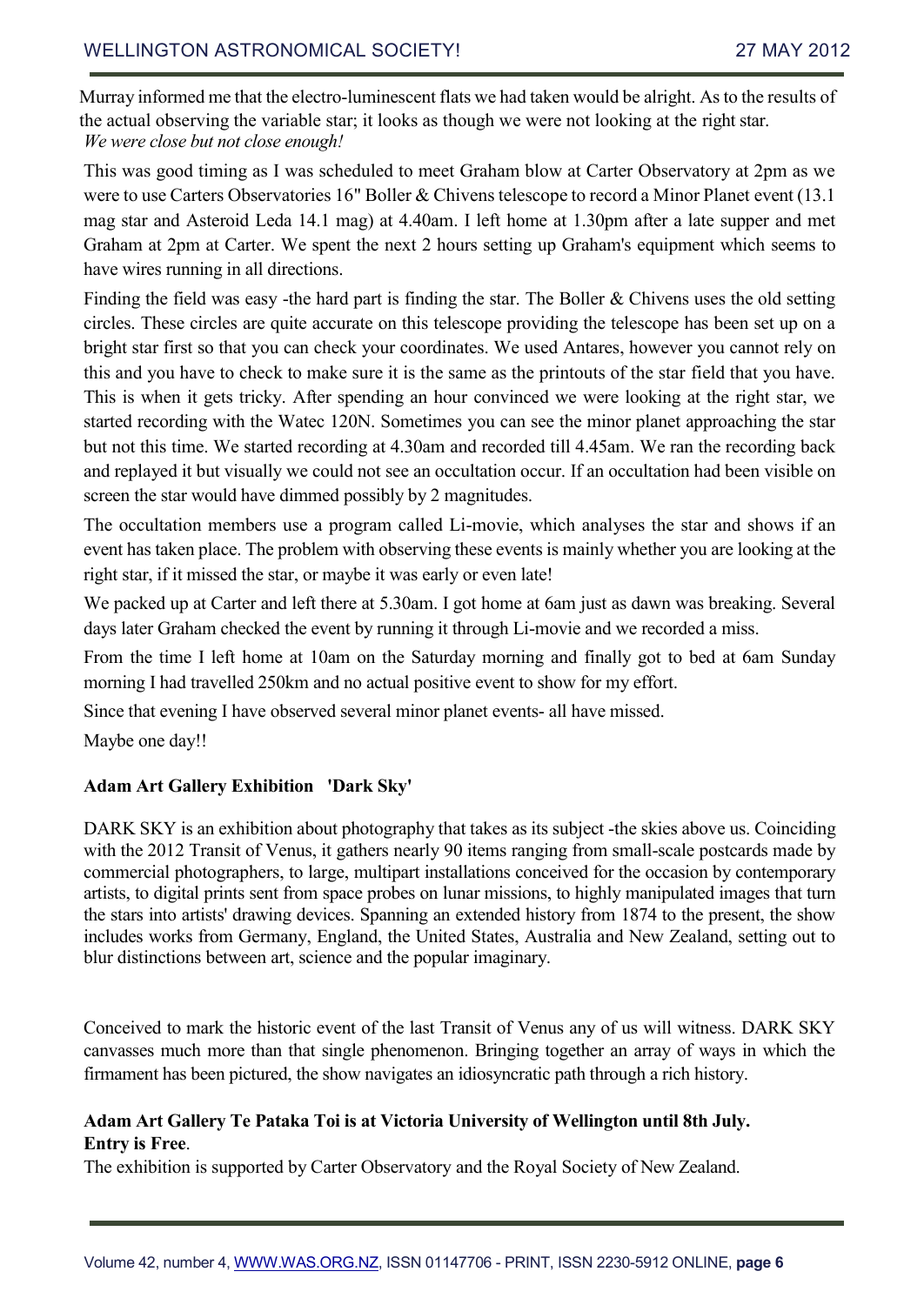### **The Evening Sky in June 2012**

Venus crosses over the sun's disk on June 6. This transit of Venus will be visible from all of New Zealand. The planet will begin to make a tiny dent in the bottom edge of the sun just after 10:15 a.m. NZST. It is fully onto the sun's edge by 10:34. Venus's disk will be 1/30th of the sun's diameter. It is midway toward the centre of sun's disk at 1:30 p.m. After that it moves toward the edge. It begins to leave the sun's disk at 4:25 and is fully off the sun by 4:44. For more details visit Transit. Transits of Venus happen in pairs eight years apart, separated by more than a century. The next transits are in 2117 and 2125.

Safe methods must be used to view the Sun. Viewing the Sun directly can result in instant blindness. The safest way is to project the image of the Sun onto a suitable screen. Alternatively a specially designed solar filter may be placed in front of the telescope. It is NOT safe to use a filter at the eyepiece as the focussed heat from the Sun could shatter it. If unsure of safe methods consult your local astronomical society about suitable ways of observing the sun. Safe solar viewers can be purchased on line or they can be bought for \$2.50 each p.p. from RASNZ Solar Viewers, PO Box 3181, Wellington 6140.

There is a partial eclipse of the moon on June 4. The moon begins to enter the dark part of the Earth's shadow, the umbra, at 10 pm. At 11:03 a third of the moon will be in shadow. The moon leaves the umbra at 12:06 a.m. It will be in the outer part of Earth's shadow from 9 pm to 1 a.m.

Sirius, the brightest star, appears low in the western sky at dusk before setting in the southwest. It twinkles with all colours like a diamond. Canopus is higher in the southwest sky, circling lower into the south later on. Crux, the Southern Cross, with Beta and Alpha Centauri are south of overhead. Scorpius, upside down, is midway up the eastern sky. Below it is Sagittarius; its brighter stars making 'the teapot'.

Midway down the north sky are Saturn and Spica, similar in brightness and colour. Saturn is the lower of the two and a nice sight in a small telescope. Left of Saturn and Spica is orange Mars. It is 200 million km away and very small in a telescope. Below and right of Saturn is orange Arcturus, similar in colour to Mars. It is the fourth brightest star and often twinkles red and green.

Mercury (not shown) moves up the northwest evening sky through the month. It sets two hours after the sun at the end of June. It is on the far side of the sun from us, about 170 million km away.

Crux, the Southern Cross, is south of the zenith. Beside it and brighter are Beta and Alpha Centauri, often called 'The Pointers' because they point at Crux. Alpha Centauri is the closest naked-eye star, 4.3 light years away. Beta Centauri and many of the stars in Crux are hot, extremely blue-giant stars hundreds of light years away. Canopus is also very luminous and distant.

Scorpius is midway up the eastern sky, lying on its back. Its brightest star is orange Antares, marking the scorpion's heart. Antares is a red giant star: 600 light years away and 19 000 times brighter than the sun. Red giants are much bigger than the sun but much cooler, red hot.

The Milky Way is brightest and broadest in the southeast toward Scorpius and Sagittarius. It remains bright but narrower through Crux and Carina then fades in the western sky. The Milky Way is our edgewise view of the galaxy, the pancake of billions of stars of which the sun is just one. The thick hub of the galaxy, 30 000 light years away, is in Sagittarius. Relatively nearby dark clouds of dust and gas are silhouetted as holes and slots in the Milky Way.

The Clouds of Magellan, LMC and SMC are in the lower southern sky, easily seen by eye on a dark moonless night. They are two small galaxies 160 000 and 200 000 light years away.

Jupiter (not shown) rises in the northeast around 6 a.m. mid month. It shines with a bright steady golden light. Brilliant silver Venus moves rapidly up the dawn sky after its transit, catching up with Jupiter. By the end of June the two bright planets are level. The Matariki/Pleiades cluster is on their left and orange Aldebaran is right of Venus. Jupiter is 890 million km away; Venus 45 million km. Notes by Alan Gilmore, University of Canterbury's Mt John Observatory, P.O. Box 56, Lake Tekapo 7945, New Zealand.

www.canterbury.ac.nz 12/04/29